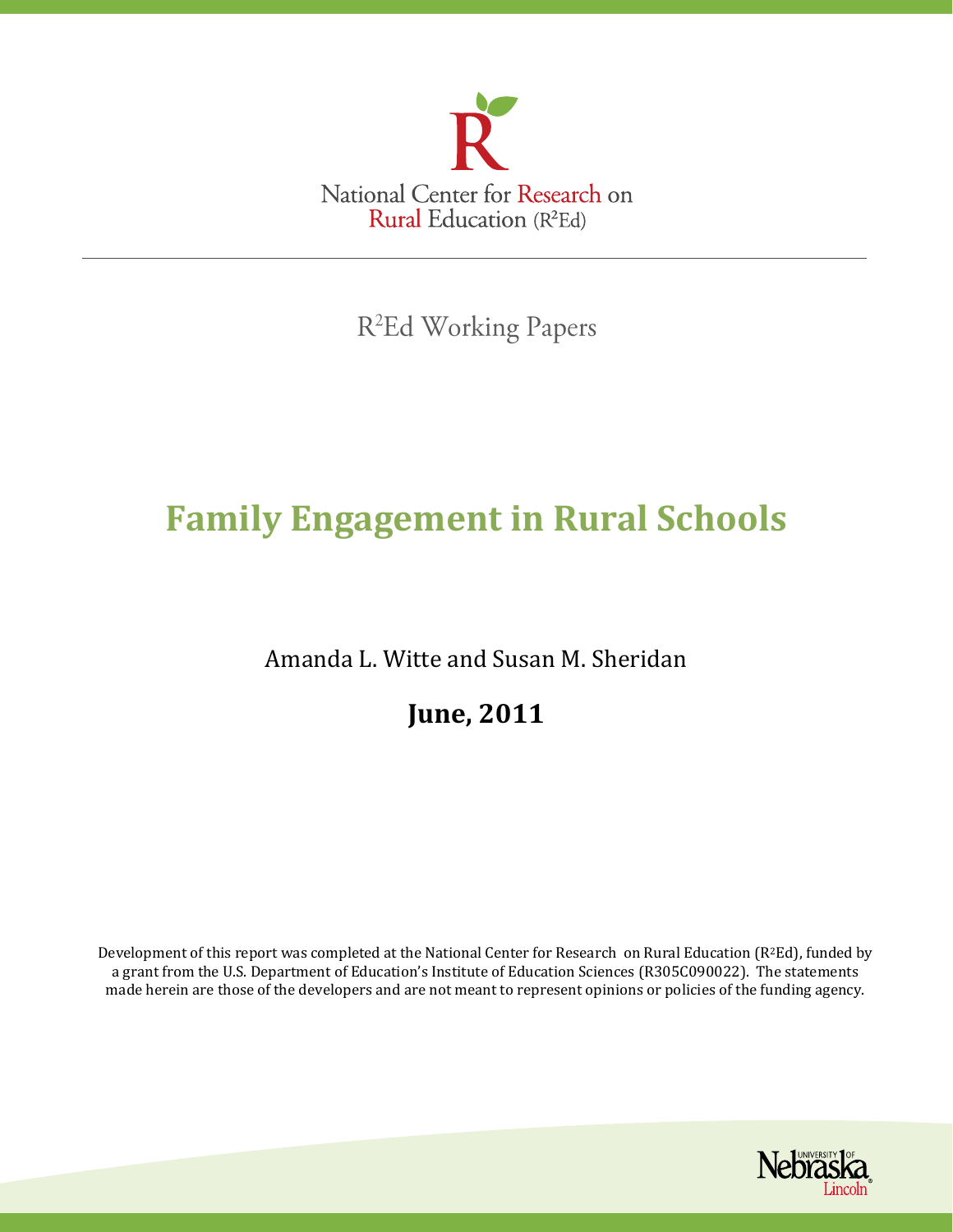**Copyright © 2011 by Amanda L. Witte and Susan M. Sheridan. All rights Reserved.**

R2Ed working papers are available online at http://r2ed.unl.edu/resources\_workingpapers.shtml

### **Recommended citation:**

Witte A. L., & Sheridan, S. M. (2011). *Family Engagement in Rural Schools* (R2Ed Working Paper No. 2011-2). Retrieved from the National Center for Research on Rural Education website: [http://r2ed.unl.edu](http://r2ed.unl.edu/)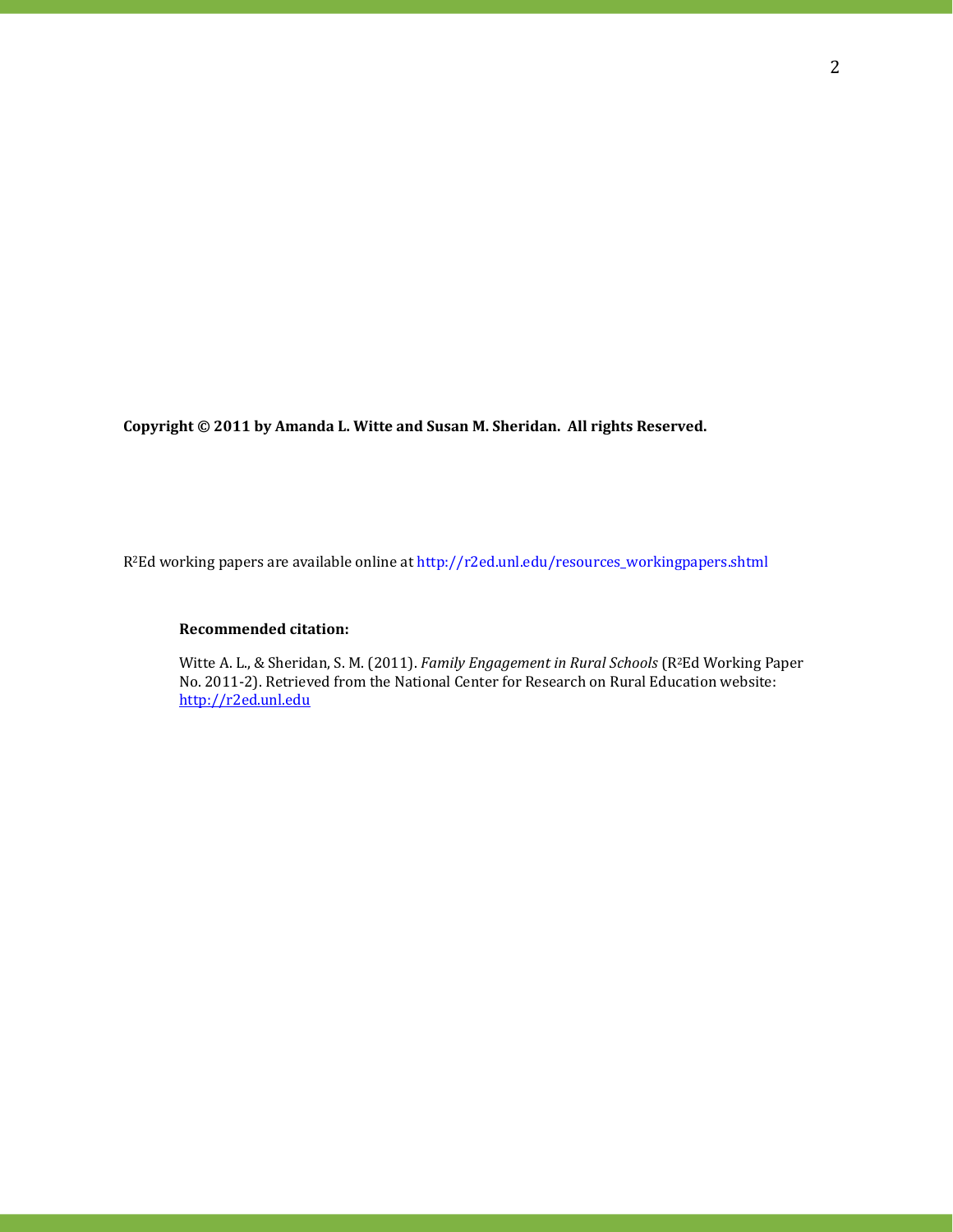## **Family Engagement in Rural Schools**

The importance of family-school partnerships for student success is unequivocal. Given the limited resources evident in many rural communities, family-school partnerships can be especially beneficial for students in rural schools. Decades of research has documented the positive effects of parent participation in children's academic endeavors for diverse populations (for reviews see Fan & Chen, 2001; Pomerantz, Grolnick, & Price, 2005) and research investigating family-school partnerships specifically in rural communities yields similar results. For example, in a study of high-performing, high-needs rural schools, supportive relationships with families were among the most important factors for rural school success (Barley & Beesley, 2007).

Rural schools are uniquely positioned to foster and benefit from family-school partnerships. Because of their centrality within the community, rural schools routinely connect with families in multiple capacities as part of typical daily routines. Rural schools provide opportunities for community communication and participation. In many rural communities, the local school building is a point of pride for the community and houses sporting and cultural events, civic activities, and shelter during severe weather. Teachers serve as coaches and club sponsors which means that they have frequent and varied contact with students at multiple age and academic levels and their families. Administrators are often highly accessible, active members of the community, allowing them to connect with families in a variety of ways.

Rural schools have many strengths, which can be leveraged as they face hardships such as high teacher turnover, newly credentialed teachers, and inadequate resources (Monk, 2007). Additionally, school closures and school consolidation paired with increased pressure on student achievement in core subject areas means that rural schools are expected to do more with less (Barley & Beesley, 2007). Families in rural communities struggle with similar challenges. Poverty rates in rural America are on the rise (Schafft, Prins, & Movit, 2008) and social and behavioral services for these families are either nonexistent or impractical (DeLeon, Wakefield, & Hagglund, 2003). The geographic isolation of rural communities means that many rural families are forced to travel a great distance to access necessary parenting and behavioral health services. Furthermore, there is often stigma associated with seeking outside help for mental health or parenting problems and rural culture often encourages families to deal with problems internally rather than pursue professional help. Schools on the other hand tend to be more easily accessible to families. Often rural communities depend on schools to serve many functions in addition to their primary mission of education (National Education Association, 2008).

Because the educational and behavioral need in rural communities is so great and the demand placed on rural schools to meet the educational, behavioral, and social needs of students is high, rural communities must tap all available resources. One natural and abundant resource is the family. Despite the centrality of rural schools and the relatively small student populations, some studies indicate that rural schools are failing to connect effectively with families. For example, Prater, Bermudez, and Owens (1997) found that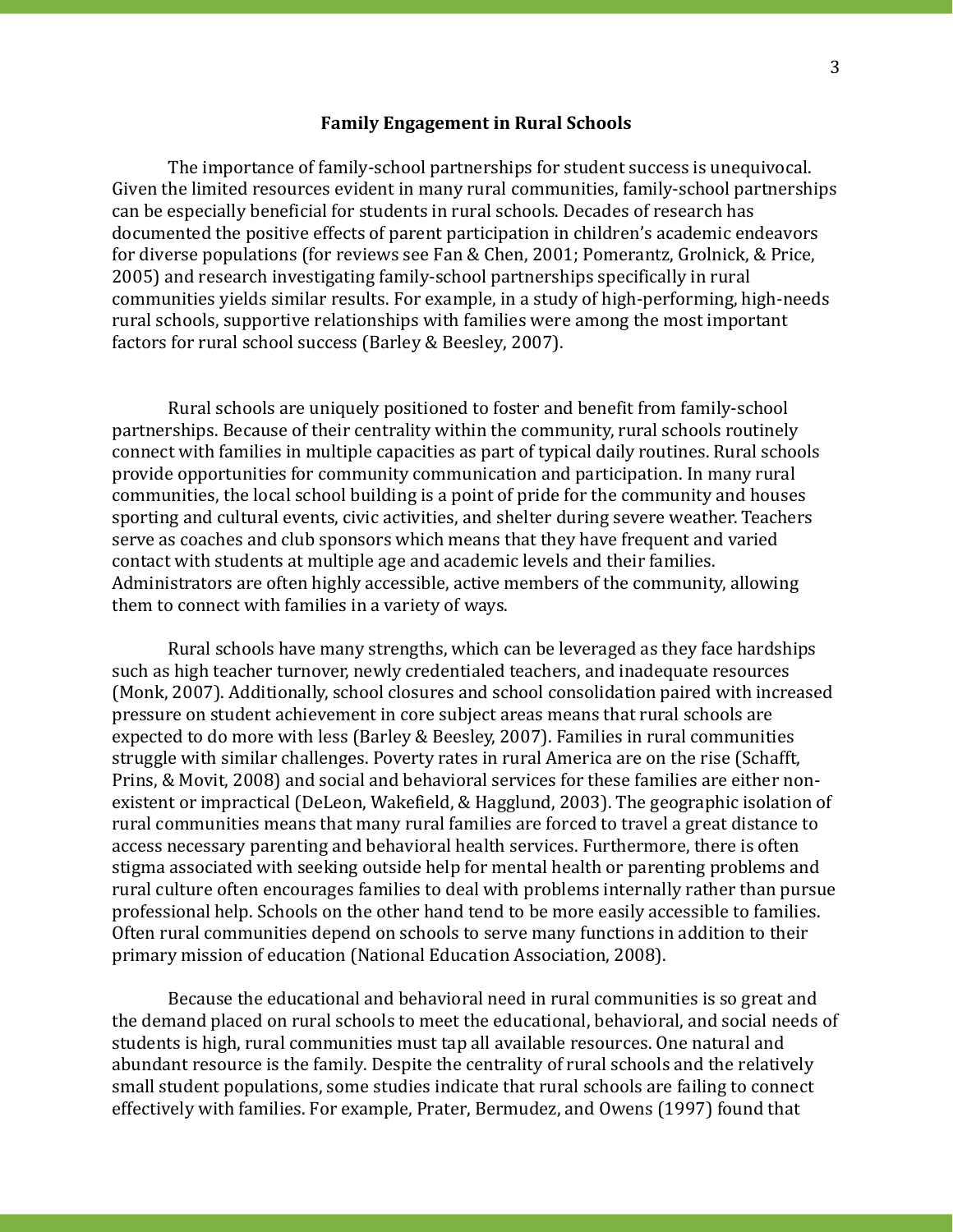even though rural parents attend school events more often than their suburban and urban counterparts, they talk with their children about school programs and interact with teachers less frequently than other parents. The National Center for Education Statistics (2007) found only 54% of rural parents reported being satisfied with the way that school staff interacted with them. Some rural cultures instill distrust of "outsiders" and fear of being judged by others which may inhibit families from closely collaborating with teachers, especially in tight-knit rural communities where privacy can be difficult to maintain (Owens, Richerson, Murphy, Jageleweski, & Rossi, 2007). Similarly, teachers in rural schools report that they lack the training needed to communicate effectively with parents especially if they are not from the community in which they teach (Agbo, 2007). Teachers and administrators without adequate training may only welcome parent involvement when it occurs under conditions tightly controlled by the school (Dornbusch & Glasgow, 1996).

Despite the challenges, it is time for rural schools to enact policies and practices to partner with parents in a way that will reinforce and extend students' learning. Schools must set high expectations for home-school partnerships and share responsibility for student success with families. Indeed, the very idea of family-school partnerships must be embraced by rural schools. The partnership concept implies shared roles and responsibilities among families and schools and an environment where collaboration and cooperation between individuals across home and school settings is established (Christenson & Sheridan, 2001). In an environment where family-school partnerships are established, families and school staff are committed to constructive connections and relationships (Semke & Sheridan, 2011). Once the importance of partnerships is established it becomes apparent that meaningful collaboration between home and school is not a luxury, it is a necessity.

Fortunately, many rural schools have mechanisms already in place which can be extended to promote family-school partnerships. Specifically, teachers and administrators at rural schools often use creative methods to meet the needs of their students with existing resources. They often have a "do what it takes" attitude when it comes to serving their students, which provides a prerequisite openness to effectively partnering with parents. Additionally, the isolated nature of rural communities often means that teachers and administrators frequently have overlapping relationships with families. They may interact with parents at school and community events providing opportunities to establish trust through frequent contact and communication. Additionally, teachers in rural schools see their roles in students' lives extending beyond the classroom to support the educational, social, and behavioral needs of their students (Roeser & Midgley, 1997). To maximize these advantages, rural schools must establish policies and procedures that promote power-sharing and decision-making with families. Teachers in rural schools should be trained in culturally sensitive parent communication, especially in districts wherein a majority of teachers are recruited from outside the community. Schools can also invite families to help establish policies and share in communicating the partnership goals to all parents.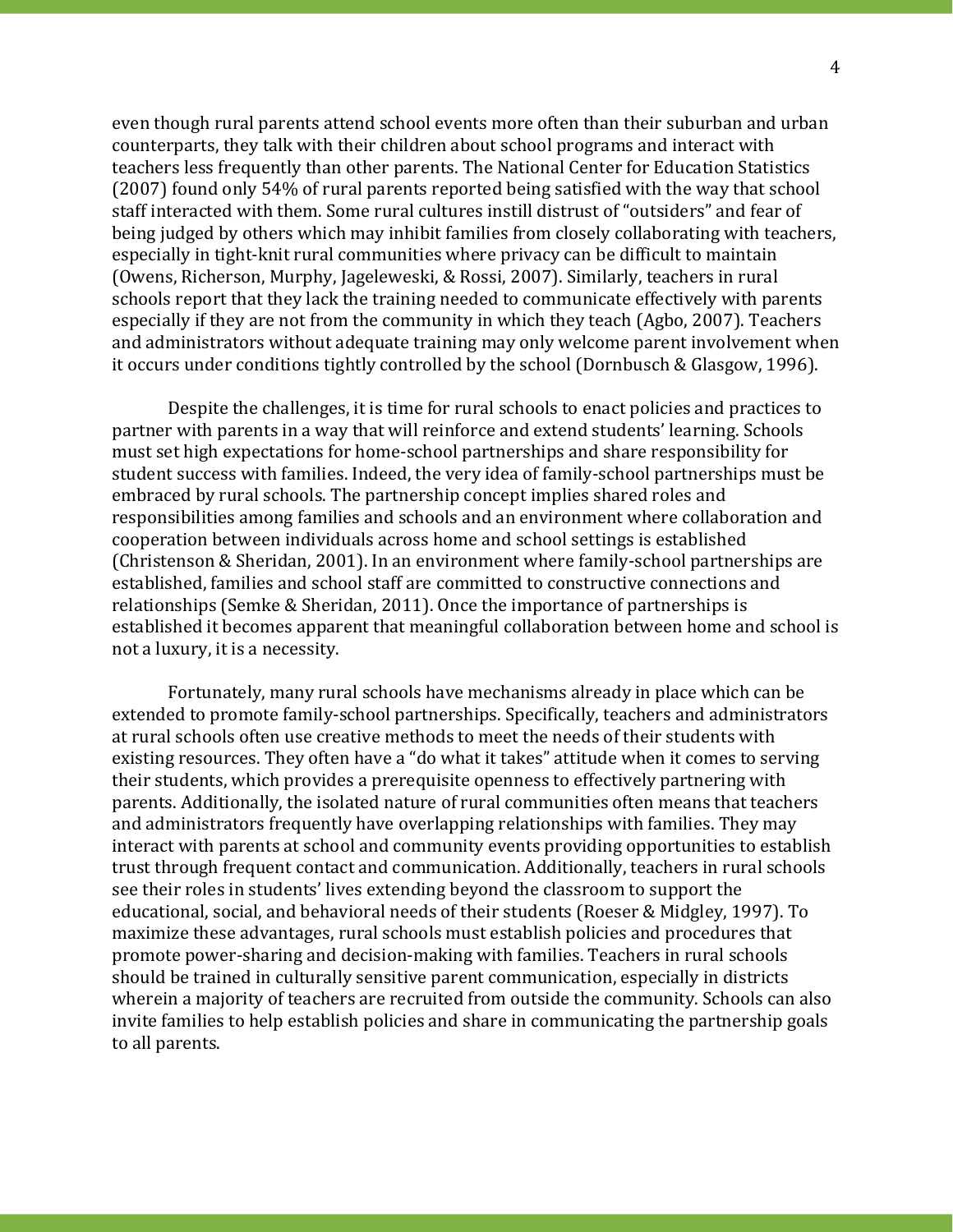# **Action Principles**

## **For State Education Agencies**

1) Establish policies requiring family-school partnerships.

2) Allocate resources for two-way family-school communication including funds to cover travel expenses and distance communication technology in homes and schools.

3) Mandate the incorporation of culturally sensitive family-school partnership training in administrator and teacher education programs.

4) Establish a system for reviewing the availability, accessibility, and flexibility of familyschool roles in diverse school districts, including rural, suburban, and urban districts. 5) Create programs to recruit and retain local community members as teachers and administrators in local schools.

# **For Local Education Agencies**

1) Include family-school partnership in mission statements.

2) Create paid positions to promote family engagement in rural schools.

3) Identify existing human resources such as translators, parent volunteers, and bus

drivers. Train them to promote family-school partnerships that engage all families.

4) Provide training to parents on family-school partnerships.

5) Ensure that the practices of specialists, such as school psychologists, counselors, and social workers, engage families in all direct student services.

# **For Schools**

1) Set high partnership expectations for *all* families. Identify and evaluate existing biases as well as existing partnerships.

2) Establish a "family space" within the school, with resources for families, a schedule of events, and open times for parent-parent and parent-teacher interactions.

3) Establish regular, bidirectional communication mechanisms between home and school, such as two-way home-school notes.

4) Identify ways to extend educational goals through existing events frequented by families, such as athletic events. Eliminate the separation between academics and extracurricular activities.

5) Create a structure for parent-teacher meetings that allows for sharing of information, goals, plans, and solutions for all children, and especially those developing learning or behavioral challenges.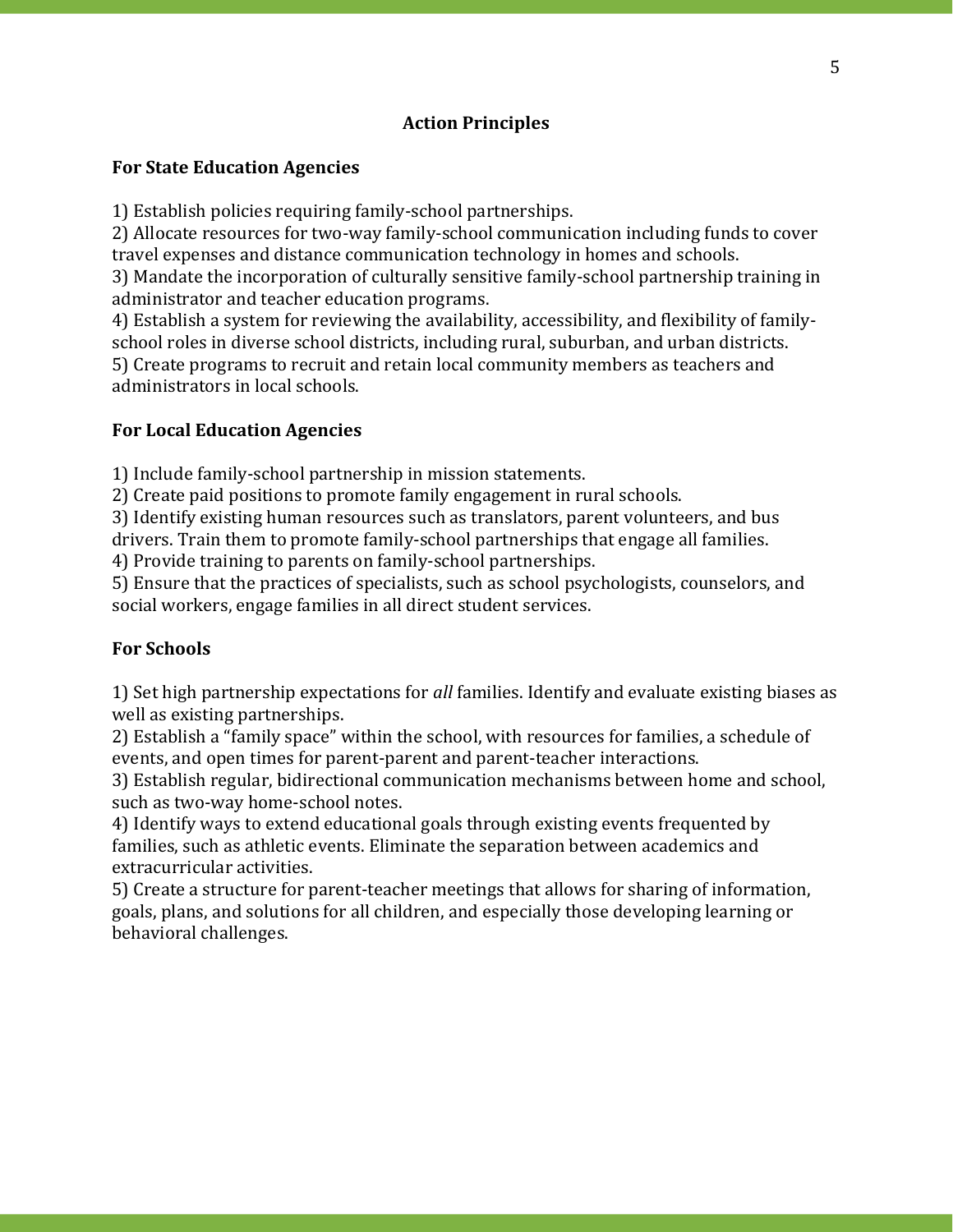## **References**

Agbo, S.A. (2007). Addressing school-community relations in a cross-cultural context: A collaborative action to bridge the gap between first nations and the school*. Journal of Research in Rural Education, 22*, 1-14.

Barley, Z. A., & Beesley, A. D. (2007). Rural school success: What can we learn? *Journal of Research in Rural Education, 22*, 1-16.

Beloin, K., & Peterson, M. (2000). For richer or poorer: Building inclusive schools in poor urban and rural communities. *International Journal of Disability, Development and Education, 47*, 15-24.

Christenson, S. L., & Sheridan, S. M. (2001). *Schools and families: Creating essential connections for learning*. New York, NY: Guilford Press.

DeLeon, P. H., Wakefield, M., & Hagglund, K. J. (2003). *The behavioral health care needs of rural communities*. Washington, DC: American Psychological Association.

Dornbusch, S.M. & Glasgow, K.L. (1996). The structural context of family-school relations. In A. Booth & J. F. Dunn (Eds.). *Family-school links: How do they affect educational outcomes* (pp. 35-44). Mahwah, NJ: Erlbaum.

Fan, X., & Chen, M. (2001). Parental involvement and students' academic achievement: A meta-analysis. *Educational Psychology Review*, *13,* 1-22.

Monk, D. (2007). Recruiting and retaining high-quality teachers in rural areas. *The Future of Children, 17*, 155-174.

National Center for Education Statistics. (2007). *Status of education in rural America.*  Retrieved from<http://nces.ed.gov/pubs2007/ruraled/>

National Education Association. (2008). *Rural education*. Retrieved from http://www.nea.org/rural/lacpapers-rural.html

Owens, J. S., Richerson, L., Murphy, C. E., Jageleweski, A., & Rossi, L. (2007). The parent perspective: Informing the cultural sensitivity of parenting programs in rural communities. *Child Youth Care Forum, 36*, 179-194.

Pomerantz, E.M., Grolnick, W.S., & Price, C.E. (2005). The role of parents in how children approach school: A dynamic process perspective. In A. J. Elliot & C.S. Dweck (Eds.), *The handbook of competence and motivation* (pp. 259-278). New York: Guilford.

Prater, D. L., Bermudez, A. B., & Owens, E. (1997). Examining parental involvement in rural, urban, and suburban schools. *Journal of Research in Rural Education, 13*, 72-75.